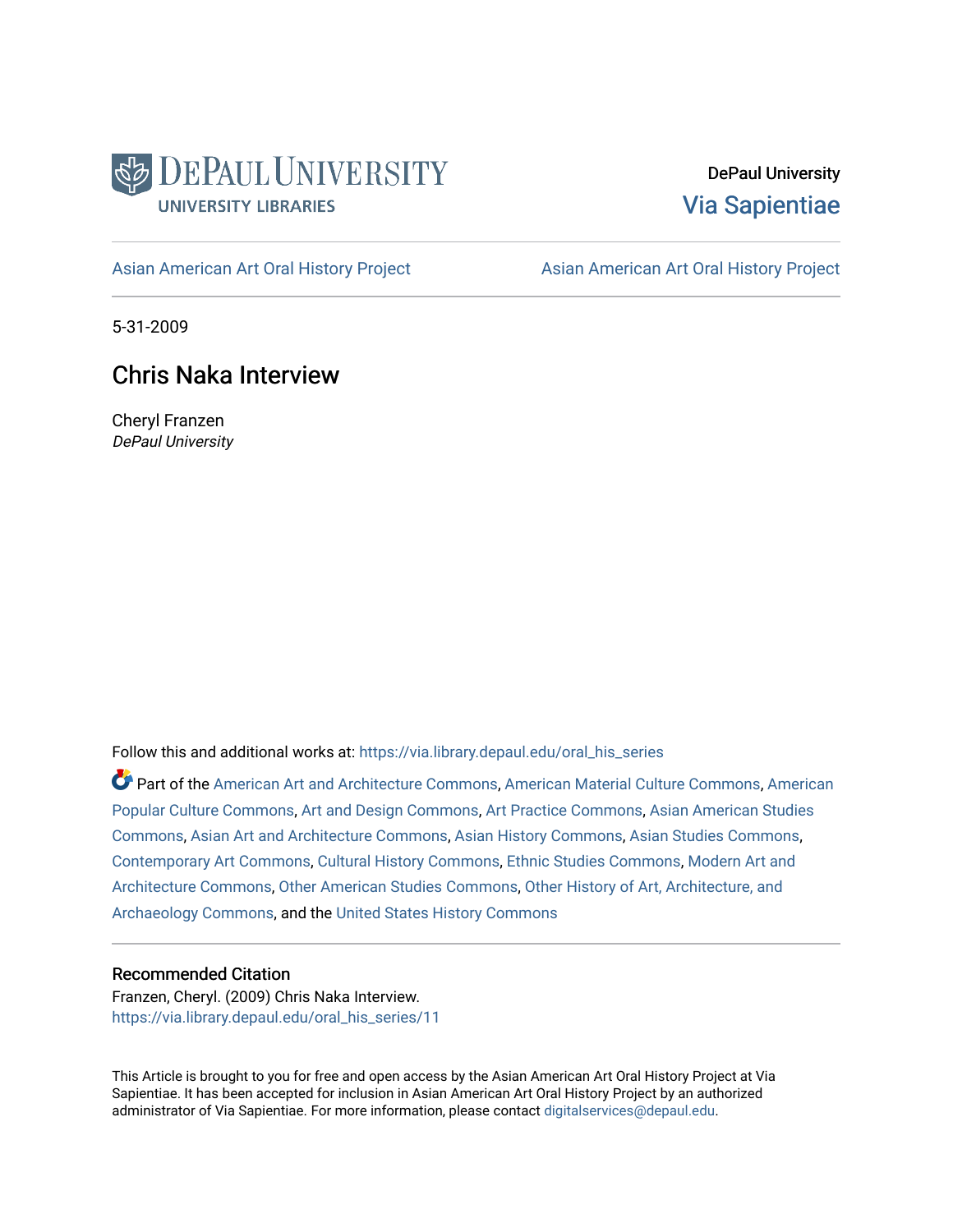Interviewer: Cheryl Franzen Artist: Chris Naka Online chat interview Chicago, IL Date: 5/31/09 Start: 1:00P.M. End: 2:45P.M.

*Note: The following interview was conducted by a DePaul University undergraduate student enrolled in AAS 201: Asian American Arts & Culture during Spring quarter 2009 as part of the Asian American Art Oral History research project conducted by Laura Kina, Associate Professor Art, Media, & Design/Director Asian American Studies.*

**Chris Naka:** Hey Cheryl!

**Cheryl Franzen:** Hi!

**Naka:** Let me know if this format works for you. I just thought it might be easier for you to record everything.

**Franzen:** Yeah definitely. This works well, instead of taking notes, and hoping I am able to write down all the important information.

**Naka:** Haha. Yeah. Sorry I haven't been able to get more artwork up on my web-page for you. I'm in the process of packing up all my stuff to move to a new apartment and I already took down my workstation computer I make my videos on.

**Naka:** So I have some limited access to files at the moment.

**Franzen:** Ahh yeah I saw that. That's no big deal

**Naka:** And unfortunately I took down most of my Youtube videos/my web-page when I was applying for grad schools. I didn't want the reviewers to Google me and find some really shitty videos I like, but no one else would.

**Franzen:** Haha. I see. Okay yeah that's fine with me.

**Franzen:** So is that piece that says click me with all the unicorns and rainbows anything then? **Naka:** Not really. It was a script for web-pages developed by someone not very long ago. I saw it implemented as a joke on espn.com a few weeks ago and decided it would make a good web-page. I added the drawing of Legolas, because it seemed like the only thing lame enough to accompany the unicorns.

**Naka:** Every week or so I'll change some things on my web-page (at least until I put up a real version again), because my dad will always call me and complain. About the lack of updates, the lack of anything useful. etc

**Naka:** haha

**Franzen:** Ahh okay.

**Franzen:** Well I figure that talking about the staring contest, in addition to the other Asian/American artist questions I have for you will be enough for an interview

**Naka:** Sounds good to me.

**Franzen:** Nice.

**Franzen:** Okay so, starting from the beginning with some generals, where/when were you born? **Naka:** I was born in Chicago, IL in 1983. I grew up in west Roger's Park, but my family eventually moved to the north suburbs and I attended high school in Skokie, IL.

**Naka:** Pretty much my dad's entire extended family lived in a three flat in Roger's Park for awhile. It was my family, my uncle and his family, my aunt and my grandma.

**Naka:** Also--many cousins. It was a little nuts.

**Franzen:** Wow.

**Franzen:** After that, where did you attend college for you undergraduate/graduate degree? **Franzen:** And did you major in an art major, or did that interest not develop yet?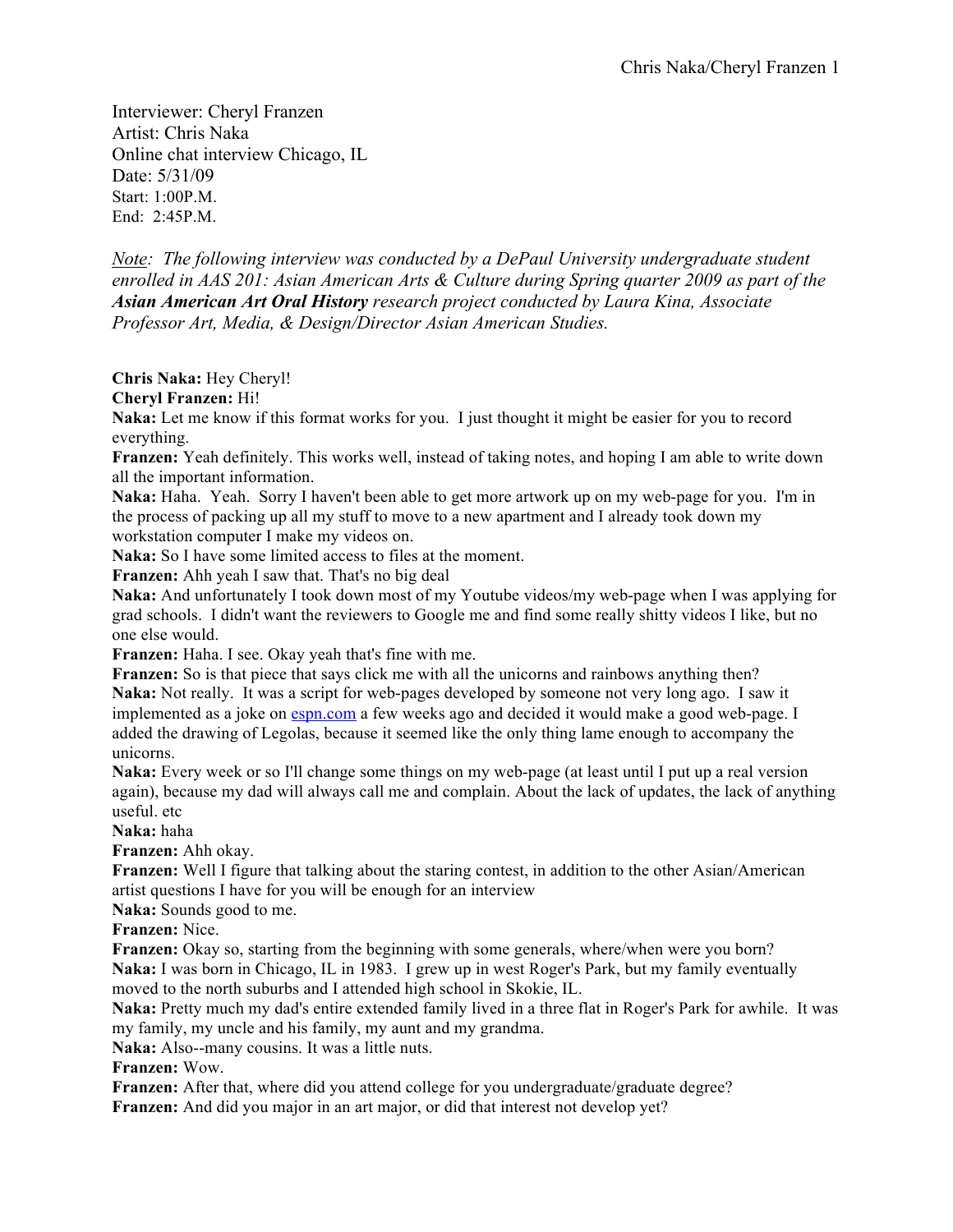**Naka:** I received my BFA in Fiber and Material Studies from The School of the Art Institute of Chicago in...2005? I think. I know I finished college in five years after enrolling part-time for a year to work. I'll be starting my MFA studies at Northwestern this fall in their Art Theory and Practice department.

**Naka:** My concentration was Fiber and Material Studies--which is always a fun anecdote now that I make primarily video and have only exhibited video.

**Franzen:** Interesting. So is your dad also interested in art, or anyone in your family?..like how did that interest start?

**Naka:** Hmm..That's a good question. My dad isn't really interested in Art (capital 'A')--nor is my mom. My dad likes paintings that look like the things the painter is painting and my mom likes pictures of covered bridges in Iowa.

**Naka:** It's interesting actually.

**Naka:** My sister majored in performance and theatre at Emerson college in Boston and has worked in creative direction for theatre companies and I almost went to college for acting but my parents wouldn't let me because they said, "one is enough"

**Naka:** haha

**Franzen:** So I take it your sister is older?

**Naka:** I actually got into visual arts through designing my high school yearbook and newspaper **Naka:** yes--she is two years older than I am

**Naka:** I did graphic design work and wanted to pursue that in college because I thought I would be able to get a job, but once I got to college I realized I wanted to pursue other interests

**Naka:** It was actually kind of a scary thing for my parents when I was applying to colleges. I had pretty good grades, good standardized test scores, etc--but I wanted to go to art school. Even though I had never taken an art class in high school. But I guess it turned out alright in the end.

**Franzen:** Yeah I could imagine them being worried.

**Franzen:** So have you lived in Illinois your entire life?

**Naka:** I have. Are you from Illinois or somewhere else?

**Franzen:** Illinois too. Western suburbs (Lombard)

**Naka:** I've just been through Lombard for the first time recently. My GF started working at the Dupage county coroner's office as a deputy coroner/death investigator, so I'm out in those areas a bit more these days.

**Naka:** Lots of restaurants and things around Wheaton off the highway--I'm surprised they can have like 20 PF Chang's all right next to each other and stay in business!

**Naka:** haha

**Franzen:** Haha yeah. They recently opened one up in the mall in Lombard too.

**Franzen:** So since you've been in Illinois your whole life..how do you identify yourself (Asian, Asian American, American, or something different)

**Naka:** I think it has changed throughout my life and now I'm not even really sure anymore.

**Naka:** When I was much younger I wanted to be 100% white, because when I was in 1st grade the Teenage Mutant Ninja Turtles were at the peak of their popularity and I guess the giant rat character Master Splinter was the most "Japanese" character on television that other kids were exposed to and he always ate sushi and the ninja turtles ate pizza and said things like "awesome" and "cowabunga" and had very west coast, American personalities

**Naka:** this is a long way of saying that

**Naka:** there were many sushi/raw fish jokes in my life when I was younger

**Naka:** haha

**Naka:** and I blame the ninja turtles so up until a certain point I always bubbled the "white/Caucasian" box on standardized tests in high school I think I switched over to bubbling the "Asian/pacific islander" boxes and used to joke that I was bringing the math scores down for the Asian kids around America **Franzen:** Haha

**Naka:** In some ways I would identify as being Asian American

**Naka:** There are definitely things about my upbringing that fit a very Asian American template. **Naka:** I can't enter a house without taking off my shoes.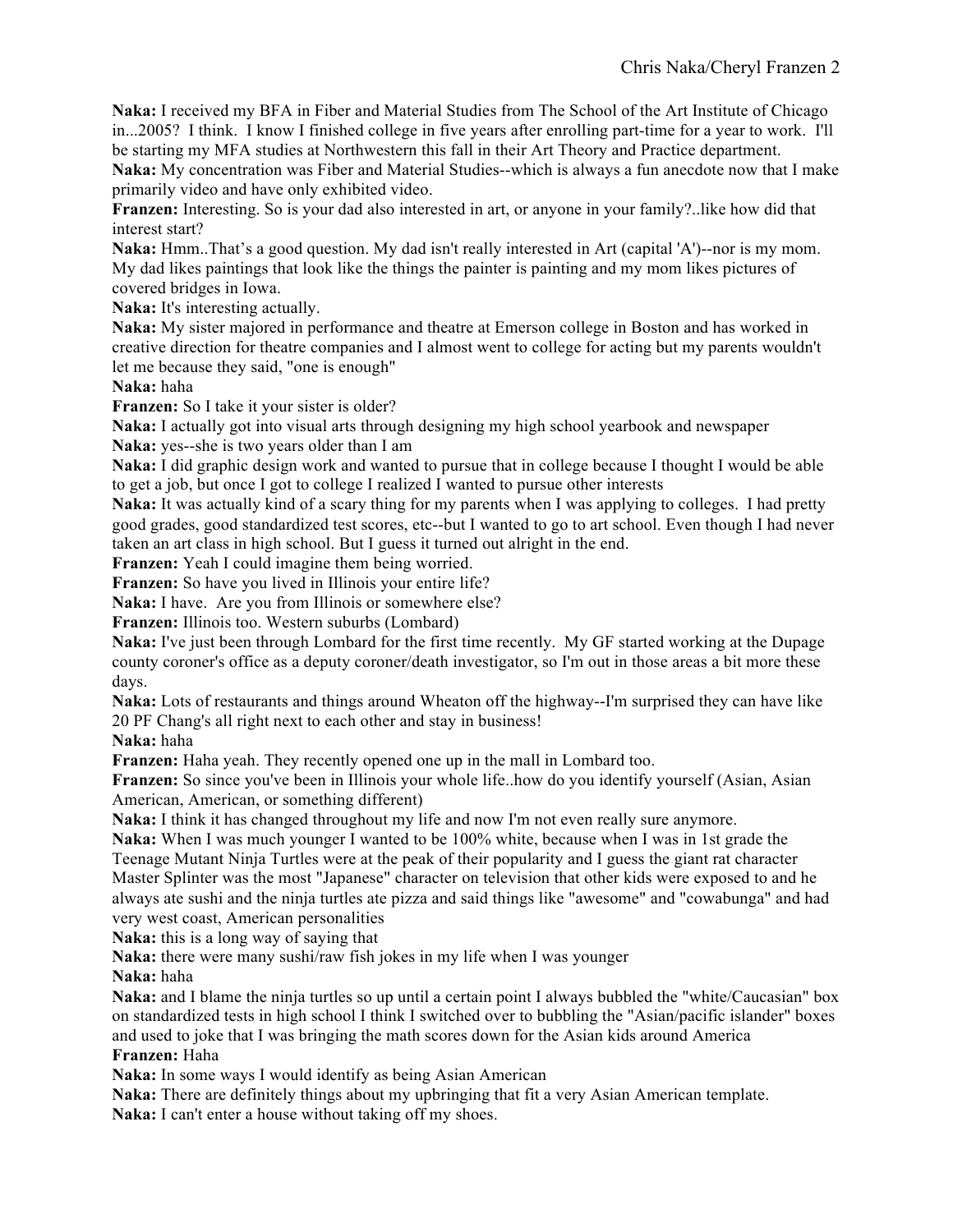**Naka:** If that makes someone Asian American--sign me up!

**Franzen:** Haha.

**Franzen:** Like you were saying about the Ninja Turtles, there is a lot of media out there that makes kids think it's best to be white--we talked about Aladdin in one of my classes. Where even though he is Middle Eastern, he is very European-ized. Where Jafar is the "bad guy" and very stereotypically Middle Eastern

**Franzen:** So I'm not surprised at all to hear you say you bubbled in the "white' box

**Naka:** Yeah. I think where I went to high school had a lot to do with how I ended up formulating my adult identity

**Naka:** I went to Niles West in Skokie which was something like 65% Asian when I attended **Naka:** This included people from India, Pakistan, Thailand, a lot of Korean students, Chinese students, Japanese students, etc but it didn't feel like being Asian made you a minority in the same way as a majority of the student body had a similar experience growing up.

**Franzen:** Okay that makes sense

**Franzen:** Were you parent's born here in America too, or somewhere else?

**Naka:** My parents were born here. My mom was born in New York City and my dad was actually born in California in the Japanese American internment camps. Manzanar specifically.

**Franzen:** Okay, so were your grandparents born somewhere else then..like how long has your family been here?

**Naka:** My grandma was born here--I don't know much about my grandpa on my dad's side of the family. He passed away before I was born. I just found this story out last weekend, so I'm excited I can tell you how we ended up here!

**Naka:** My grandma's father was the 2nd son born in the family in Japan, so he was entitled to nothing as far as inheritance and assuming a prominent role in the family so he moved with his family to America to make his own way in life and actually my grandma was born in the US, but quickly moved back to Japan for awhile

**Naka:** it's a strange story by modern standards

**Naka:** my grandma lived with her brother by themselves in Japan and they were probably 10-14 years old they didn't know where money came from who paid rent on their property or any kind of taxes

**Naka:** supposedly my great grandpa was sending money back from the US and had other relatives looking in on them from time to time. Eventually they came to the US

**Naka:** my mom's side of the family has been here for just as long. Her great grandma came to the US from Romania or Germany--not really sure.

Franzen: Okay. But you are still 100% Japanese..or something else too?

**Naka:** I'm a bunch of stuff. My dad is 100% Japanese. My mom is...German/Russian/Romanian **Naka:** haha. Maybe I should've explained that earlier. If I was 100% Japanese I would've had much less anxiety identifying myself in kindergarten.

**Franzen:** Haha okay.

Franzen: Okay, so now more about your artwork. I'm guessing you started getting involved in the art community in college?

**Naka:** Yes.

**Franzen:** Are you involved in any Asian American organization right now?

**Naka:** Not right now. I'll help out the Asian American Showcase at the Gene Siskel Film Center every once and awhile with the Foundation for Asian American Independent Media

**Naka:** http://www.faaim.org/

**Naka:** I helped curate a show with Larry Lee a couple years back to coincide with their film festival Franzen: Ooh okay, yeah he came and spoke to our class one day

**Naka:** Yeah. I met Laura through Larry. The one thing I'll say is that the Asian American art community in Chicago is VERY supportive.

**Naka:** People like Larry, Laura, Tim Hugh at FAAIM they want to see young artists succeed and are very helpful in that regard

**Franzen:** Yeah Laura seems to be involved with a lot of things with Asian American Art.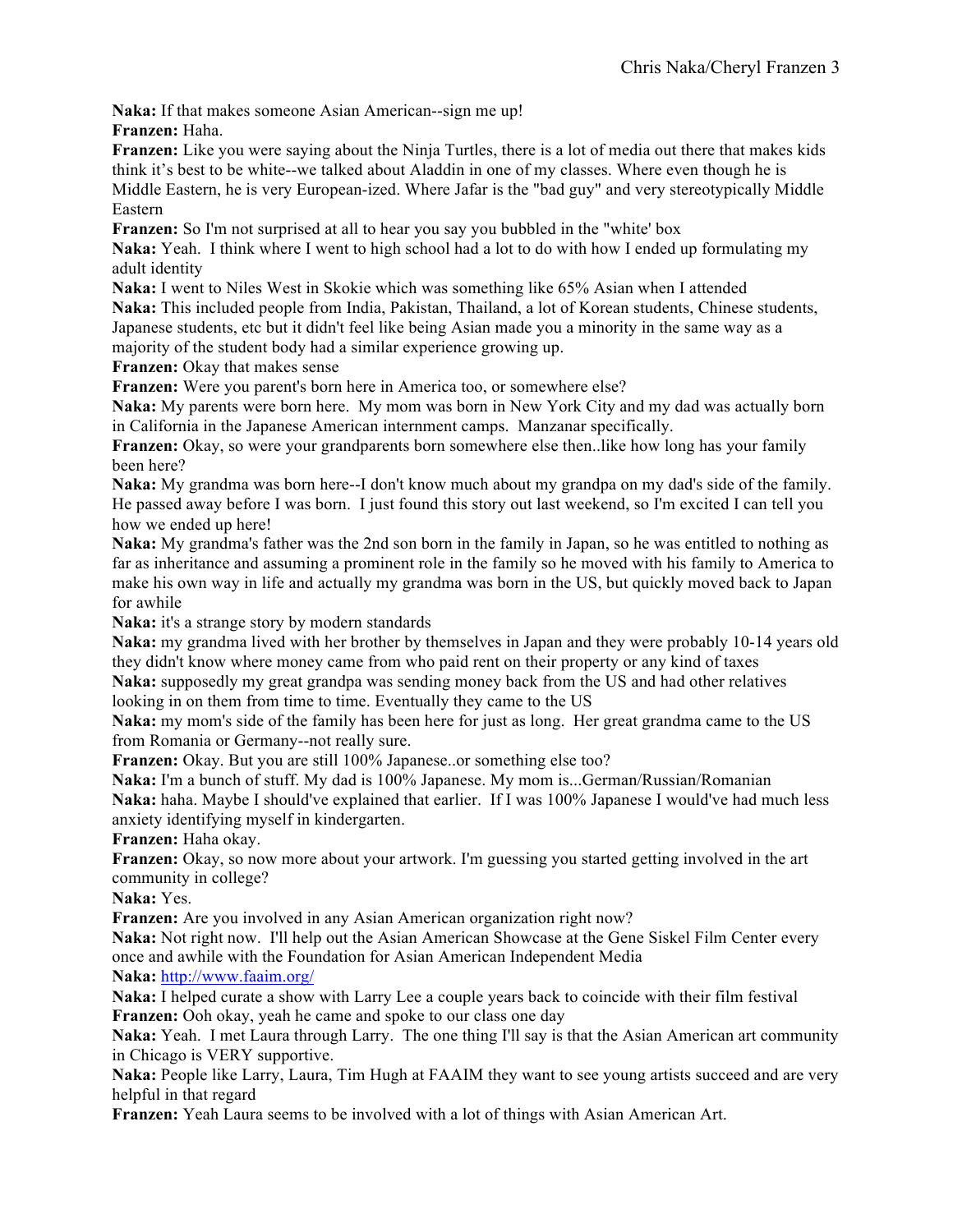**Franzen:** We've had several semi-well know artists come speak to our class that she personally knew, which was kind of cool

**Naka:** Yeah. Laura is amazing. I can't say enough good things about Laura. I honestly don't know how she manages to be involved in so many things at the same time.

**Franzen:** Yep.

**Franzen:** Okay so your staring contest piece. When did that start?

**Naka:** That started quite awhile ago...I think I had the seeds for that idea close to eight years ago when I was a first year student at art school.

**Franzen:** Oh wow.

**Franzen:** What started that idea?

**Naka:** I'm trying to find a picture of the old, old version of this which was slightly different.

**Naka:** Bah. I can't find it now. Anyway--

**Naka:** I thought the different reactions my artwork would get from my parents was kind of profound and somewhat universal

**Naka:** I was making some terrible paintings in my first year and a lot of really bizarre environmental art but mostly high concept, low craft stuff and my dad hated it but my mom was like a typical mom and liked anything I brought home to show them

**Naka:** at the end of my first year of art school I interviewed my parents separately and asked them to talk about my artwork to try to explain it, to talk about if they thought I was making good artwork if they felt like it was a waste of money to go to art school etc

**Naka:** and then I played the videos on two monitors facing one another

**Naka:** so it was kind of a dueling dialogue of my mom saying she is proud of me because I was able to feed myself on my own for a year and do my laundry properly and my dad is complaining about the lack of technique in my artwork and how I don't really know how to draw and that's what he thinks art is **Franzen:** Was that art realistic?

**Naka:** No.

Franzen: Is that what you are saying your dad wanted it to be more?

**Franzen:** more realistic..

**Naka:** Well--art is very complicated. I'd wager to say that 99.99% of the world does not engage in "Art" on a daily, weekly or monthly basis.

**Naka:** I think high Modernism, Jackson Pollock, Rothko, et al kind of scared my dad's generation off of art.

**Naka:** At least those people who didn't have a relationship with art to begin with.

**Naka:** It's always amazing to me when people think a Jackson Pollock is the newest kind of painting when in actuality there are decades of painters that came after the Modernists

**Naka:** but I think for people like my dad that was the end of their engagement with art so he missed out on 70's performance art, the dawn of video art

**Naka:** post-modernism

**Franzen:** Hmm okay

**Naka:** post-structuralism

**Naka:** I was just at a wedding last week with many of my family members and I always have to explain what a video artist is which is great, because it reminds me of how ridiculous what I do is

**Naka:** "I make art, but my medium is video--just like how a painter used paint...I use video."

**Naka:** "I don't follow you there Chris. So you want to direct commercials?"

**Naka:** "No. I make discrete works of art that are displayed via video/moving image."

**Naka:** "Huh"

**Franzen:** Haha

**Naka:** So I think my dad wanted to see me painting an awesome horse.

**Naka:** I remember I drew three eggs laying on a paper bag for a first year drawing class

**Naka:** that was a requirement and to this day I think that's probably the thing my dad liked the most **Naka:** haha

**Franzen:** Ooh okay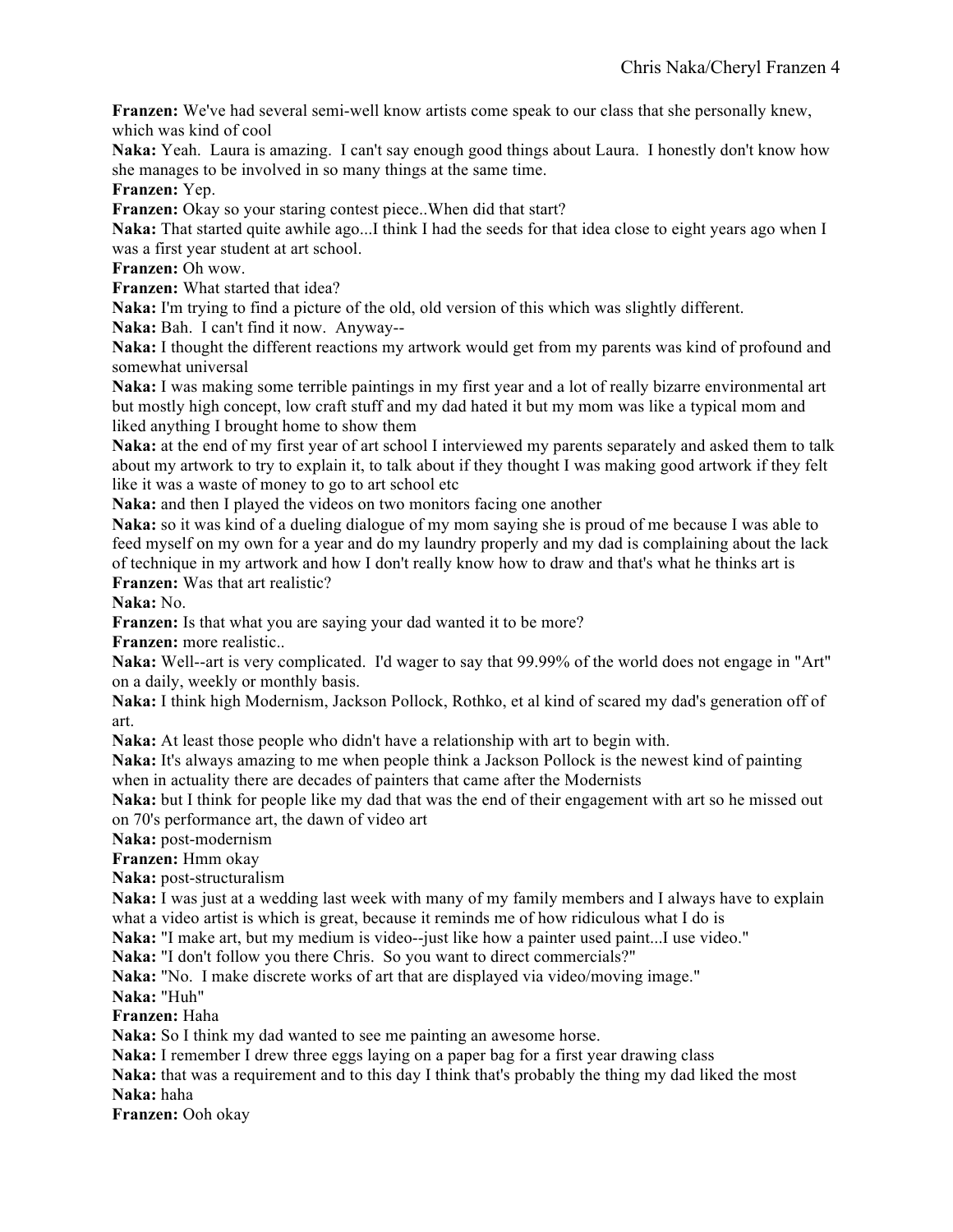**Franzen:** Oh and just as a note..I should have mentioned earlier..I don't have any kind of background in Art (I'm a psych major)

**Naka:** That's okay and probably better for your expected standard of living when you graduate **Franzen:** Haha hopefully

**Franzen:** Does your staring contest have a name yet?

**Naka:** It doesn't. I don't really like naming artwork that much. I'm kind of a wuss like that.

**Naka:** I'm trying to think of something for that one though, but I'll probably just end up with "Staring Contest"

**Naka:** haha

**Naka:** I've always tried to make things that don't need a title to inform the meaning.

**Naka:** I don't want to make something that needs a title or little card to explain what's going on.

**Naka:** In fact I think a lot of my art is so direct and straight forward that people get confused and assume they don't understand it because it is too simple

**Naka:** Laura wrote about my work a bit for a letter of recommendation for me and I like what she said, "intentionally dumb"

**Franzen:** Okay interesting

**Franzen:** and she also mentioned that when you display the piece you want to put two monitors facing each other, and the view would sit in between them

**Franzen:** So to watch, they would have to turn their head back and forth, like a tennis match? **Naka:** yeah. That's what I think would work best, but I need another TV and DVD player to test it out! The video is filmed in at the kitchen table at my parent's house and they are sitting where they have always sat for meals which is right across from one another and my sister and I sat at the other seats when we lived there so my view of my parent's interactions had that view

**Naka:** where you would have to look back and forth between the two of them

**Franzen:** Oooh okay. That's cool

**Franzen:** Anything more about that piece. I did notice that your mom had a lot of difficulty keeping her eyes open, and then your dad kept basically the same expression the entire time

**Naka:** hahaha. Yeah--that's pretty much it.

**Naka:** hmmm

**Naka:** actually

**Naka:** I made that video three years ago, showed it to a few people and then never showed it to anyone again

**Naka:** it just seemed too personal--which is strange

**Naka:** I just think it revealed too much about my parent's relationship, but in a very subtle way

**Naka:** and I didn't know if I wanted a lot of people to infer things about my parents from a six minute video but now that I've had a lot of time to live with it I sent it to Laura when she was looking for work for an exhibition she's working on putting together

**Franzen:** The one she is doing in like 2011?

**Naka:** yes

**Franzen:** Yeah she mentioned our class was the largest group of people that saw that video so far **Naka:** yeah. Laura called and asked if it was okay to show the class and I said "great!" I think I also have more exhibitions under my belt and more real world success with my art compared to when I first shot the video so my parents are probably more willing to trust me!

**Naka:** hahaha

**Franzen:** Haha

**Franzen:** yeah that worked out well we just watched that

**Naka:** what class was it? Is it an Asian American art class? or an art class in general?

**Franzen:** Yeah Asian American Art class

**Franzen:** So it's a lot of more recent material, since the Asian American Art community is semi-new and still growing

**Naka:** yeah. Which is also great in a lot of ways, because it is easy to meet people or track them down if you want to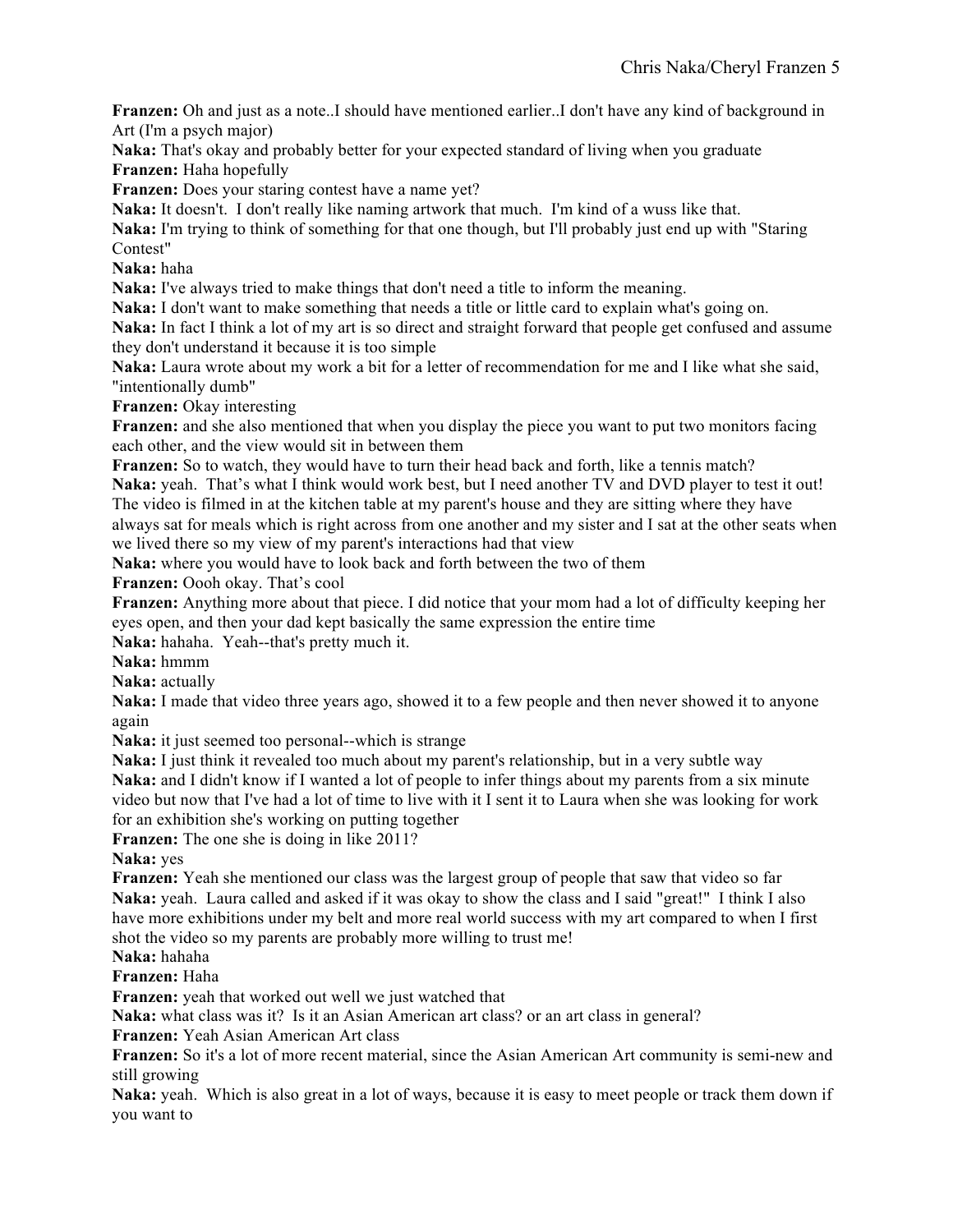**Naka:** when I was an undergraduate student I e-mailed Kip Fulbeck (not sure if Laura has shown some of his stuff in class yet)

**Franzen:** hmm no I don't think so

**Naka:** and was able to get him to visit the art institute when he was doing photography for his book **Naka:** http://www.amazon.com/Part-Asian-100%25-Hapa-Fulbeck/dp/0811849597

**Naka:** and he gave a lecture at the school and photographed for his book

**Franzen:** Oooh yeah she just showed that

**Franzen:** I wanted to see the book, but she handed it around at the end of class and it never got to me **Naka:** aw boo! I think Laura is in the book. I'll have to look at my copy. I know I'm in there, but I look super weird.

**Naka:** I think I'm the palest person in the book.

**Franzen:** She actually read part of your paragraph..the part where you said females found you mysterious..something like that, which worked out well since you got laid

**Franzen:** haha

**Franzen:** and yeah she is in there too

**Naka:** hahaha. See--man. Haha. I wrote that for partially social-political reasons! **Naka:** haha.

**Naka:** I, um, was going through this big Asian empowerment phase when I met Kip and had him come to the school to lecture and I felt like Asian American men and Asian men in general were completely emasculated by western media

**Naka:** so--in my own way I wanted to try be the asshole, hyper-masculine persona that every other race was allowed to be on television

**Naka:** looking back on it--it probably wasn't the best thing to write but at the same time I wanted to end up in the book!

Franzen: Haha, well it definitely got a good laugh from the class

**Franzen:** So are you working on anything else right now..I know you said you do work with Blue Man Group now..

**Naka:** Right now I'm just trying to gear up for grad school. I'm embarrassed by the amount of art I've made in the past year or so.

**Naka:** I started working on a really, really long video, but it got completely out of control and I've retired it

**Naka:** I'll give you a synopsis

**Franzen:** Okay

**Naka:** haha

**Naka:** Well--there's a bit of back story needed as well.

**Naka:** I was engaged several years back to my girlfriend from college and out of college

**Naka:** she was a Chinese-Indonesian international student and came from a very traditional Chinese family in Indonesia

**Naka:** umm...

**Naka:** she wasn't a US citizen, so she was always having visa issues and we were going to get married so she could stay in the country but also because that's what people in love do!

**Naka:** anyway

**Naka:** her family hated me because I wasn't Asian enough or the right kind of Asian or because I was a westerner

**Naka:** long story short

**Naka:** I went to Jakarta to ask her parent's permission to marry her but they wouldn't even really talk to me so it's kind of hard to ask permission when no one will look at you

**Naka:** haha

**Naka:** and then a bunch of other things happened and now she's in Indonesia and I'm in Chicago and dating someone else but after everything was all over I was kind of devastated, because it was a relationship I had put a ton of effort into

**Naka:** both of us did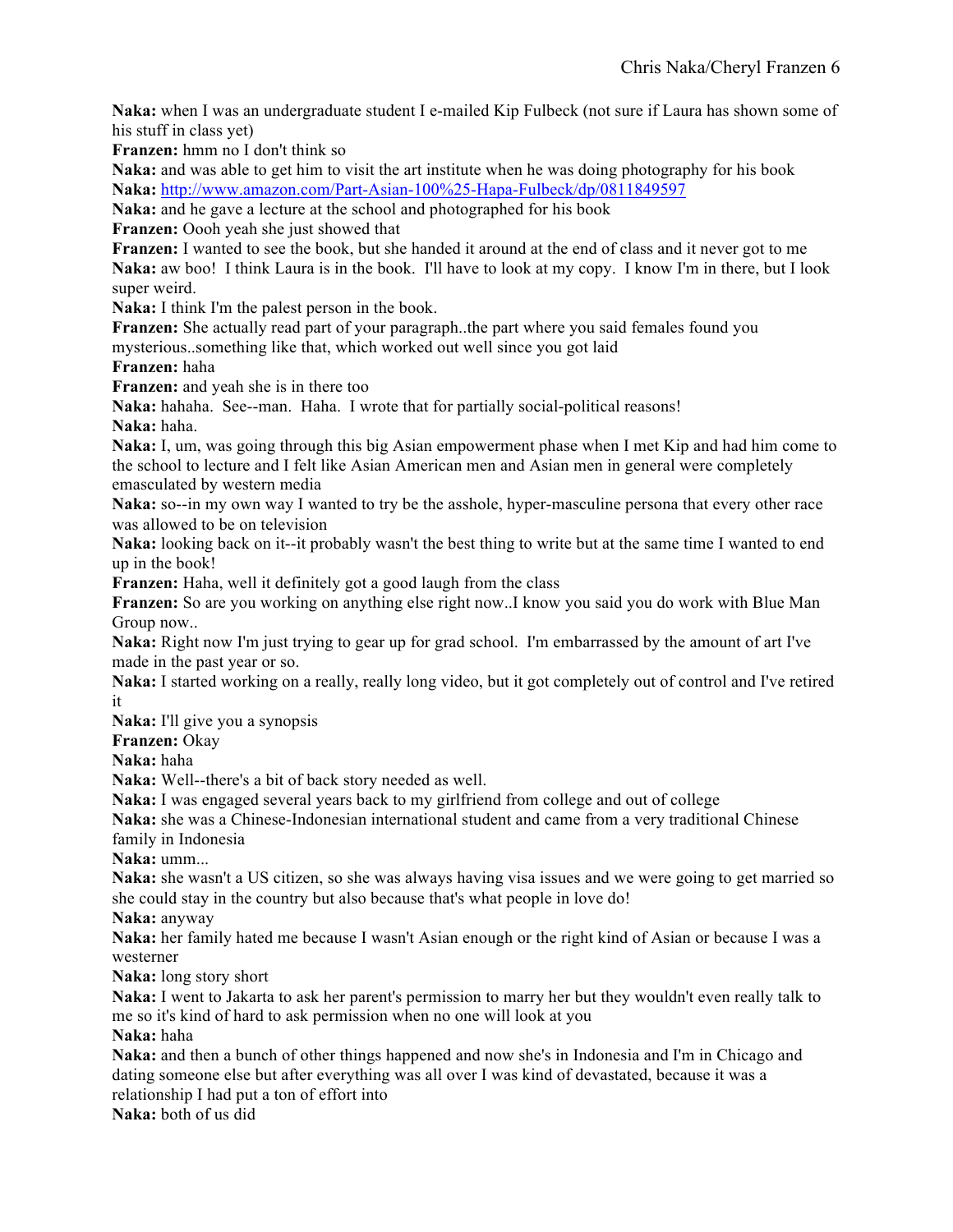**Naka:** and pretty much her dad just said "no way"

**Franzen:** Aww. That's a sad story...

**Naka:** and I had some problems making art for awhile because I was going through this real emo thing that I haven't experienced since high school where you break up with someone and don't know how to deal with it, but you can listen to music that explains things better than you do

**Naka:** so I was listening to all this stupid sad music

## **Naka:** haha

**Naka:** and thinking, "man--this Rufus Wainwright song got love so much better than I ever could!" **Naka:** and one day I was listening to "November Rain" by Guns N Roses on the bus ride to work and I thought, "I will never make anything as awesome as November Rain" (which I still believe) **Naka:** and then I had this ridiculous idea: what if I wrote November rain?

**Naka:** so I started working on this giant video using footage from my trip to Indonesia footage from my personal life as well as integrating fake interviews and other things into a kind of VH1 behind the music wherein I document how I came to write November Rain and I ignore the fact that it was written forever ago by Axl Rose

**Naka:** I was primarily inspired by this weird phenomenon that happens where people have some kind of personal relationship or ownership over songs/movies/TV shows and they mediate their existence based on their understanding of popular culture

**Naka:** like how when I hear a certain Mariah Carey song, I can't help but think of some girl I dated in 6th grade and how that song got it "so right"

**Franzen:** Yeah I know what you mean

**Naka:** and in a way I do have a certain claim over the song as I supply that meaning from my own life **Naka:** so yeah--I was making this big thing

**Naka:** and it ended up being wwaaaaaay too personal

**Naka:** waaaaaay too self-absorbed

**Naka:** and just something that probably was a good idea, but not with the material I had.

**Naka:** I also started dating someone else and I felt it would be an awkward moment to say, "here is this hour long video I spent six months editing/writing that is about the last person I dated!"

**Franzen:** Yeah true

**Naka:** the last thing I made was a video of me singing the song "one song glory" from the musical rent with a bunch of kids from Youtube which was kind of fun

**Franzen:** Ooh okay

**Franzen:** So do you think you will ever pick that long video up again. Or is it done for good?

**Naka:** I don't know. Some of the footage I have is gorgeous, so I am hesitant to hang it up for good. Everything was shot using really crappy cameras too which adds to the charm.

**Naka:** I'd like to rework it at some point, hopefully during grad school I'll have enough time to dig into it. **Naka:** and more perspective not to make it crazy.

**Franzen:** Yeah

**Naka:** I think I do my best work after someone dumps me, so I'm a little sad I squandered the opportunity!

**Franzen:** Haha

**Naka:** Er--I didn't get dumped in that instance, but end of relationships.

Naka: Because you're always like, "I'll show you how awesome I am!"

## **Franzen:** Haha

**Franzen:** Ohh and with the Blue Man Group...what you do isn't really art related correct?

**Naka:** It isn't. I work in their group sales office. I used to do a number of more creative things at the theatre, but after the economy took a crap on everyone's lives

**Naka:** I was laid off from my creative jobs and moved into an office role where I'll generate revenue instead of sucking it up

**Franzen:** I see

Franzen: Okay, well I think that's all I really have for you